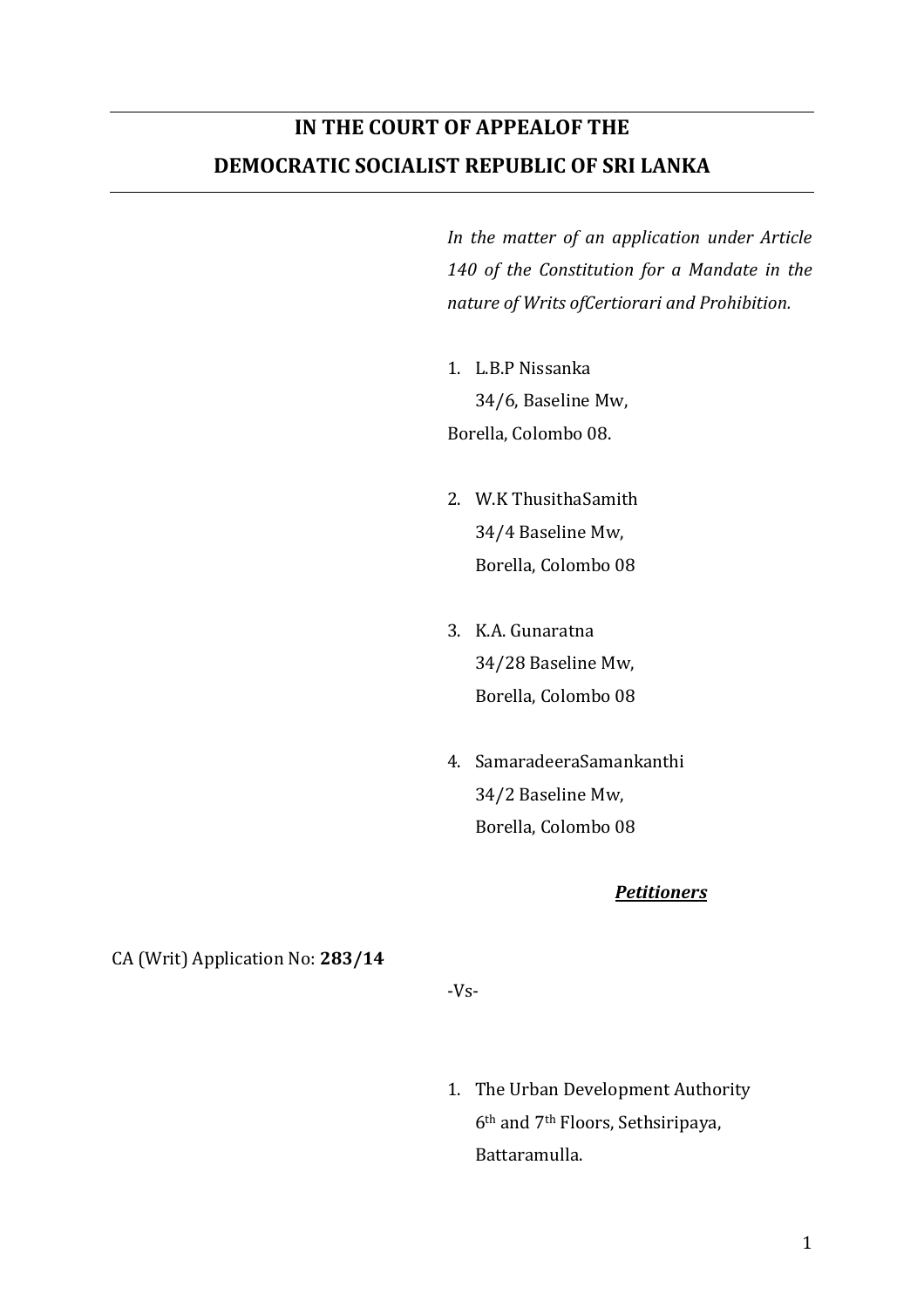- 2. Mr. NimalPerera, Chairman Urban Development Authority, 6th and 7th Floors, Sethsiripaya, Battaramulla.
- 3. Brig. S.A.R. Samarasinghe, Project Director, Urban Regeneration Project City of Colombo, Urban Development Authority, 6th and 7th Floors, Sethsiripaya, Battaramulla.
- 4. The Colombo Municipal Council Town Hall, Colombo 07.

*Respondents*

On this 19thday of August 2014

# **TO: HIS LORDSHIP THE PRESIDENT AND THEIR LORDSHIPS THE OTHER JUDGES OF THE COURT OF APPEAL OF THE DEMOCRATIC SOCIALIST REPUBLIC OF SRI LANKA**

The Petition of the Petitioners above-named appearing by theirRegistered Attorney-at-Law, Mr. Sunil Watagalastates as follows:

1. The 1st– 3rd Petitioners are owners of Condominium units respectively marked 24, 22 and 4 and depicted in Condominium Plan No 2 drawn by N.M.R Premaratne Licensed Surveyor and dated 3rd December 1979.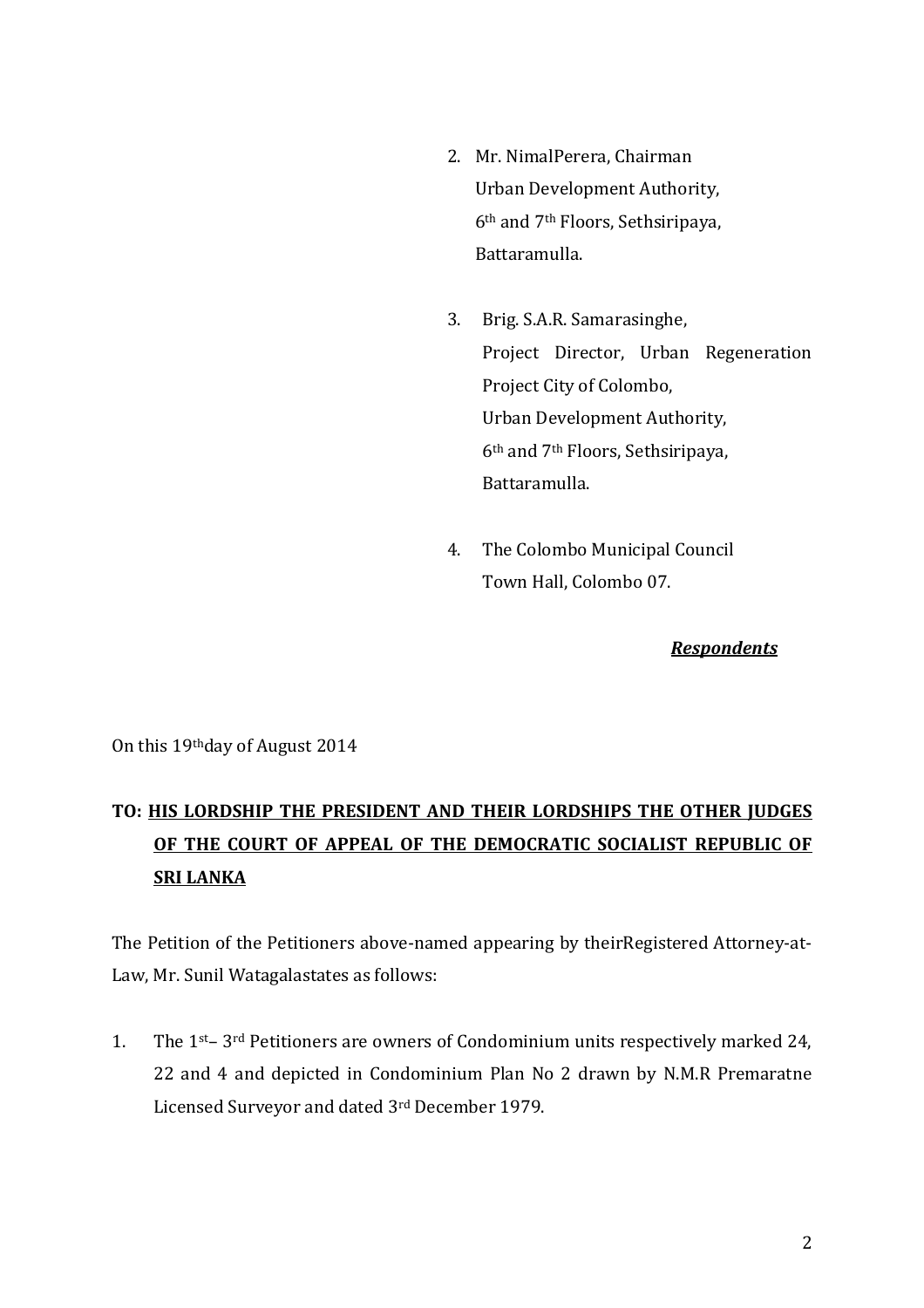The Petitioners reserve their right to submit a copy of the Condominium Plan No 2 drawn by N.M.R Premaratne Licensed Surveyor and dated 3rd December 1979 once obtained, and mark the same as "**P1**".

A copy of the title Deeds of the  $1<sup>st</sup>$  to  $3<sup>rd</sup>$  Petitioners are annexed hereto marked "**P2a – P2c**" respectively and pleaded as part and parcel hereof.

2. The 4th Petitioner resides in Condominium unit marked 14 and depicted in Condominium Plan No 2 drawn by N.M.R.Premaratne Licensed Surveyor and dated 3rd December 1979 (**P1**). The 4th Petitioner claims rights to the said Condominium unit through her father to whom the said Condominium unit was transferred by the Colombo Municipal Council.

A copy of title deed No 1016 executed under the common seal of the Municipal Council of Colombo and dated 14th December 1979 is annexed hereto marked "**P3**" and pleaded as part and parcel hereof.

A copy of the Birth Certificate of the said SamaradeeraSamankanthi is annexed hereto marked "**P4**" and pleaded as part and parcel hereof.

- 3. The Petitionersand their predecessors in title have continuously occupied these premises since 1950's and made payments to the 4th Respondent above captioned in order to obtain title to said premises. As a result the Petitioners and their predecessors were given formal title deeds by the 4th Respondentin 1979.
- 4. The Respondents are as follows;
	- The 1<sup>st</sup> Respondent is the Urban Development Authoritywhichin terms of Act No 41 of 1978 (as amended)is a body corporatewith perpetual succession and a common seal and may sue and be sued in its corporate name.
	- The 2<sup>nd</sup> Respondent is the Chairman of the 1<sup>st</sup> Respondent.
	- The  $3^{rd}$ Respondent is an officer of the  $1^{st}$  Respondent and is the director of the unit which is alleged to have made the decision impugned in the present proceedings.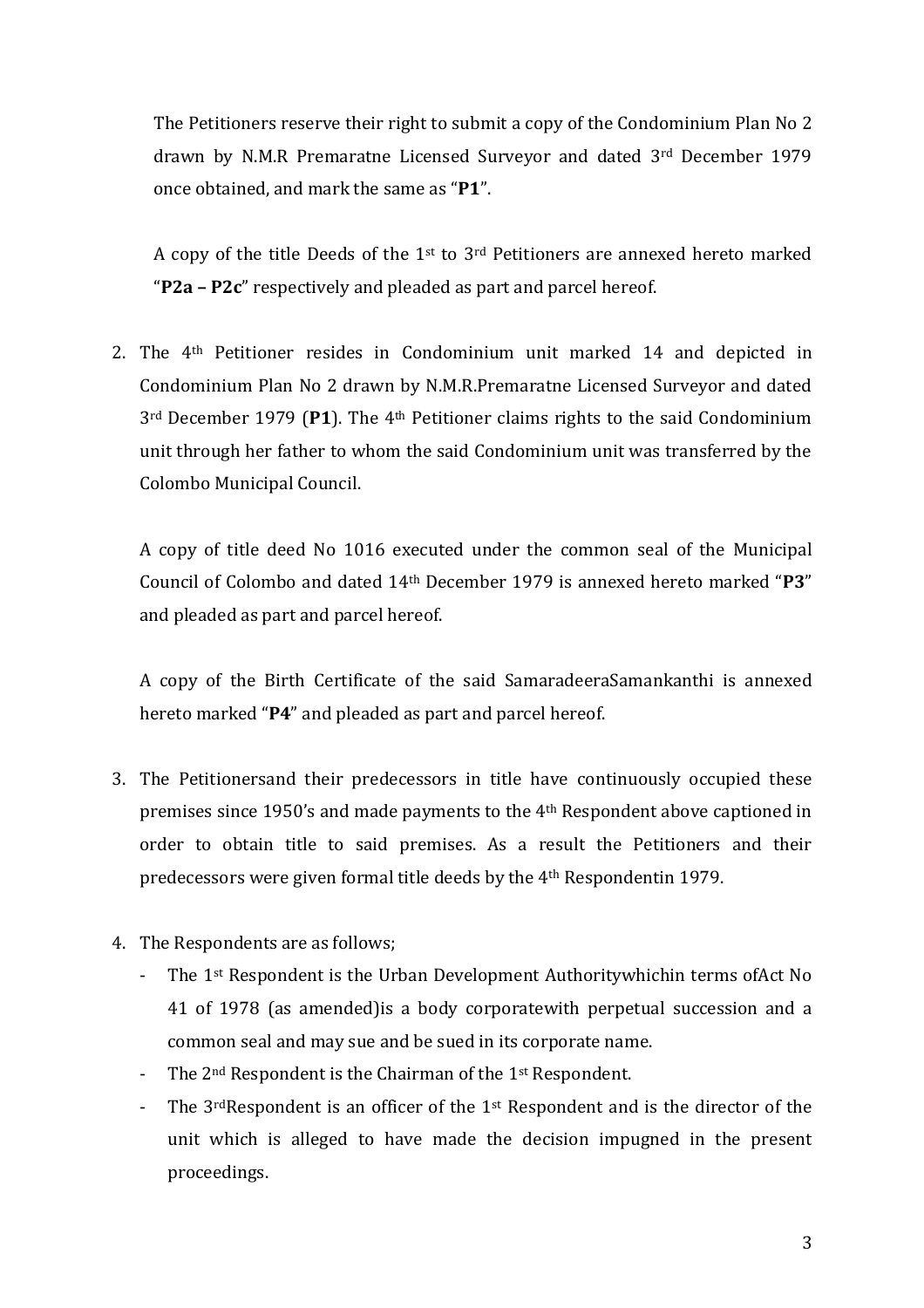- The 4<sup>th</sup> Respondent is the Municipal Council of Colombo a body corporate duly incorporated under the Municipal Councils Ordinance (Chapter 252) and having its principal office at the above captioned place.

### **Background**

5. Reports on the Ministry of Defence website indicate that the government has planned to construct 70,000 housing units for people living in "underserved settlements" through the "Urban Regeneration Project - City of Colombo"."Underserved Settlements" are described as"low income areas which represent different characteristics of development constrained by inadequacy or total lack of urban basic services and mostly improvised buildings with no secure land ownership".

A news report captioned "Development Drive to see Slums and Shanties free Colombo" published on the Ministry of Defence website is annexed hereto marked "**P5"**and pleaded as part and parcel hereof

- 6. The area in which the Petitioners' residences are located is known as "34 Watta" and is situated in the Wannathamulla area. The allotment of land on which the Petitioners' premises is located is situated in Ward 30, Wanathamulla within the Municipal Council Limits and District of Colombo and morefully described in the first Schedule to this Petition.
- 7. In 2010 officers of the 1st Respondent gathered information from residents in 34 Watta on the number of occupants in a house, their income and education level. Residents were made to stand for a photograph in front of their premises holding a number allocated by the 1<sup>st</sup> Respondent. The Petitionerswere also asked if they would consider moving from their current premises and had responded that they would do so if it was to a better house (larger floor area) and also located within the BorellaWannathamulla area.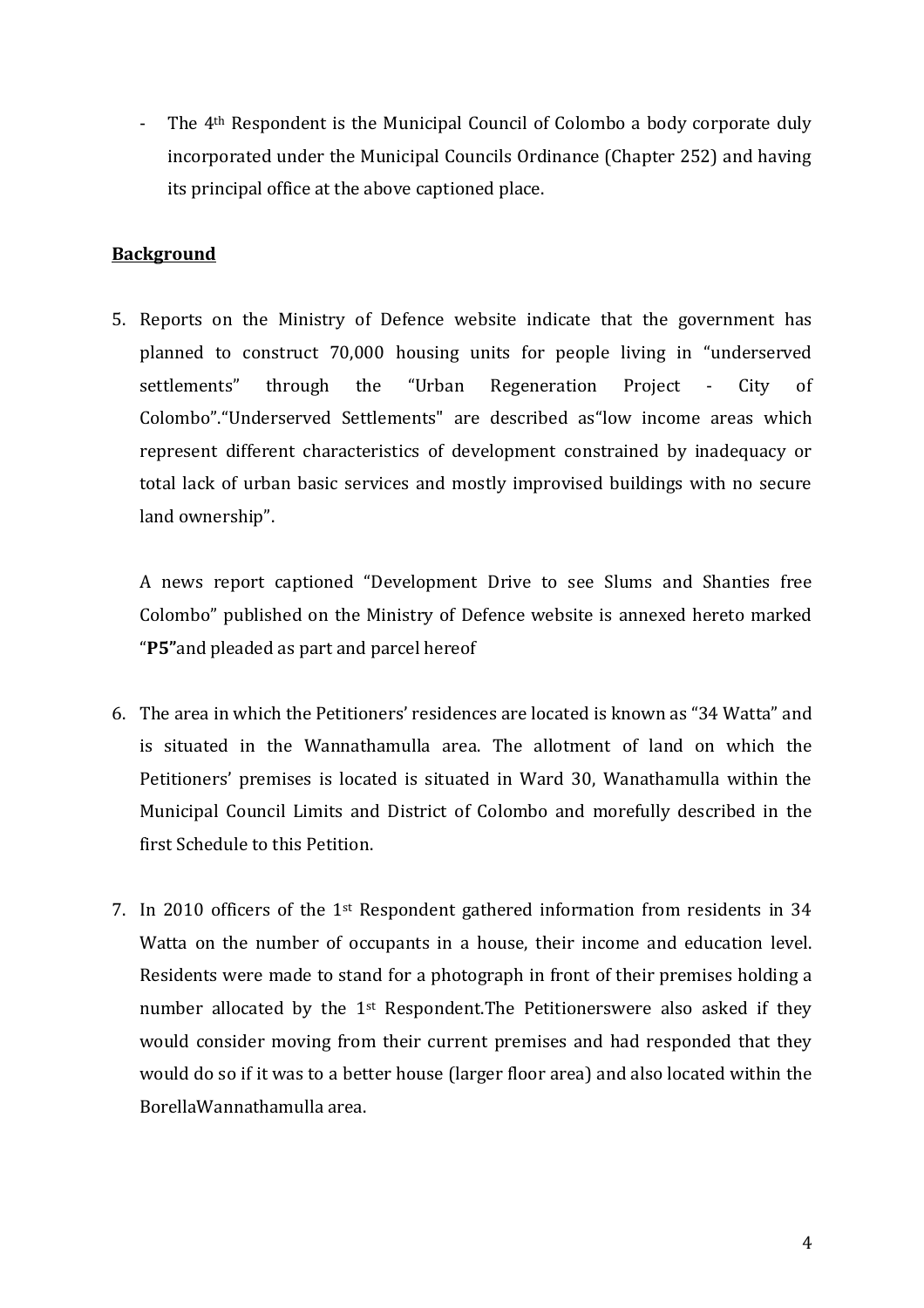- 8. During thelatter half of 2011the 1<sup>st</sup> Respondenthad commenced the construction of two multistory apartment complexes in the immediate vicinity in the premises previously known as 54Watta (SirisaraUyana) and 66Watta (MethsiriUyana) purportedly under the said Urban Regeneration Project - City of Colombo.
- 9. In or around November 2013 officers of the 1st Respondent distributed forms to residents living in 34 Watta. Residents were asked to complete the said form which was in Sinhala and captioned "Application for housing under Urban Regeneration Project" and return it to the 1<sup>st</sup> Respondent's officers within 2 to 3 days.
- 10. Many residents who were not aware of the terms and conditions on which the proposed houses would be allocated completed the said forms and handed them over to the officers of the 1st Respondent.

Two such "Application forms" which the residents were directed to complete together with the certificate from the Police and GramaNiladhariofficer dated December 2013 are annexed hereto marked "**P6**" and pleaded as part and parcel hereof.

- 11. The Residents of the area and the Petitioners subsequently became aware-when they were handing over document in the form marked **P6-**that;
	- a. They would be required to make an initial payment of Rs. 50,000 with a further Rs. 50,000 to be paid within the first 3 months towards maintenance and upkeep and monthly installments of Rs. 3960 over the next 20 years for the proposed new apartments; and
	- b. The floor area of theproposed new apartments was smaller than the floor area of the Condominium unit theypresently reside in;
- 12. In the circumstances, when toldby officers of the  $1<sup>st</sup>$  Respondent including the  $3<sup>rd</sup>$ Respondent to do so, theresidents of "34 Watta" including the Petitionersrefused to move to the new multistory apartment complex as it did not conform to their basic requirements and as they would have to make substantial payments for the said premises over a period of 20 years.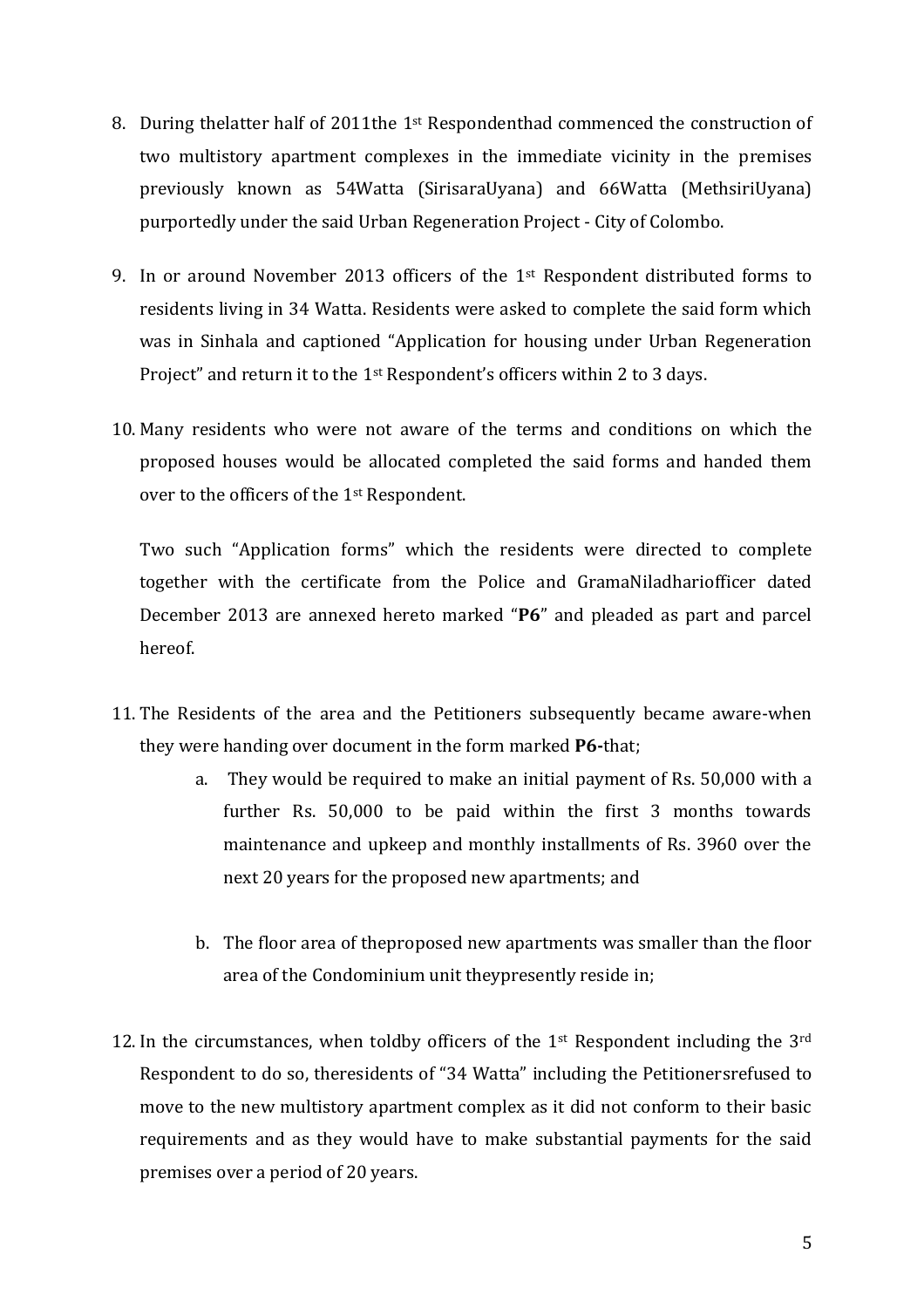- 13. The Secretary to the Ministry of Defence and Urban Development (GotabhayaRajapaksa) visited the Wanathamulla area in February 2014 and inquired from the residents including the Petitioners as to why they refused to move. The residents including the Petitioners raisedconcerns as to the quantum of payment, the floor area and the condition of the Condominium units in the new apartment complex with the Secretary.
- 14. Despite the aforementioned concerns being raised with them, officers and/or agents of the 1st Respondent including persons in military uniforms frequented the 34 Wattaarea to convince the residents therein including the Petitioners that they should move to the Condominium units in the new apartment complex.

#### **Proceedings before Human Rights Commission of Sri Lanka**

15. The Petitioners state that they were amongst the group of persons who complained to the Human Rights Commission of Sri Lanka (HRC/4816/13)on 13th December 2013, given that the 1<sup>st</sup> Respondent and its agents were attempting to remove them from the Condominium units they reside in, without legal process and in an illegal manner.

A true copy of the Complaint dated 13th December 2013made to the Human Rights Commission of Sri Lanka (HRC/4816/13) is annexed hereto marked "**P7"** and pleaded as part and parcel hereof.

16. At the inquiry into the said complaint on the 6th of March 2014, the 3rd Respondent undertook on behalf of the 1st Respondent, not to remove any individual from the Condominium unit they reside in,unless such individual(s) consents to it.

A true copy of the proceedings of Case No HRC/4816/13 before the Human Rights Commission of Sri Lanka on the 6th March 2014 is annexed hereto marked "**P8"** and pleaded as part and parcel hereof.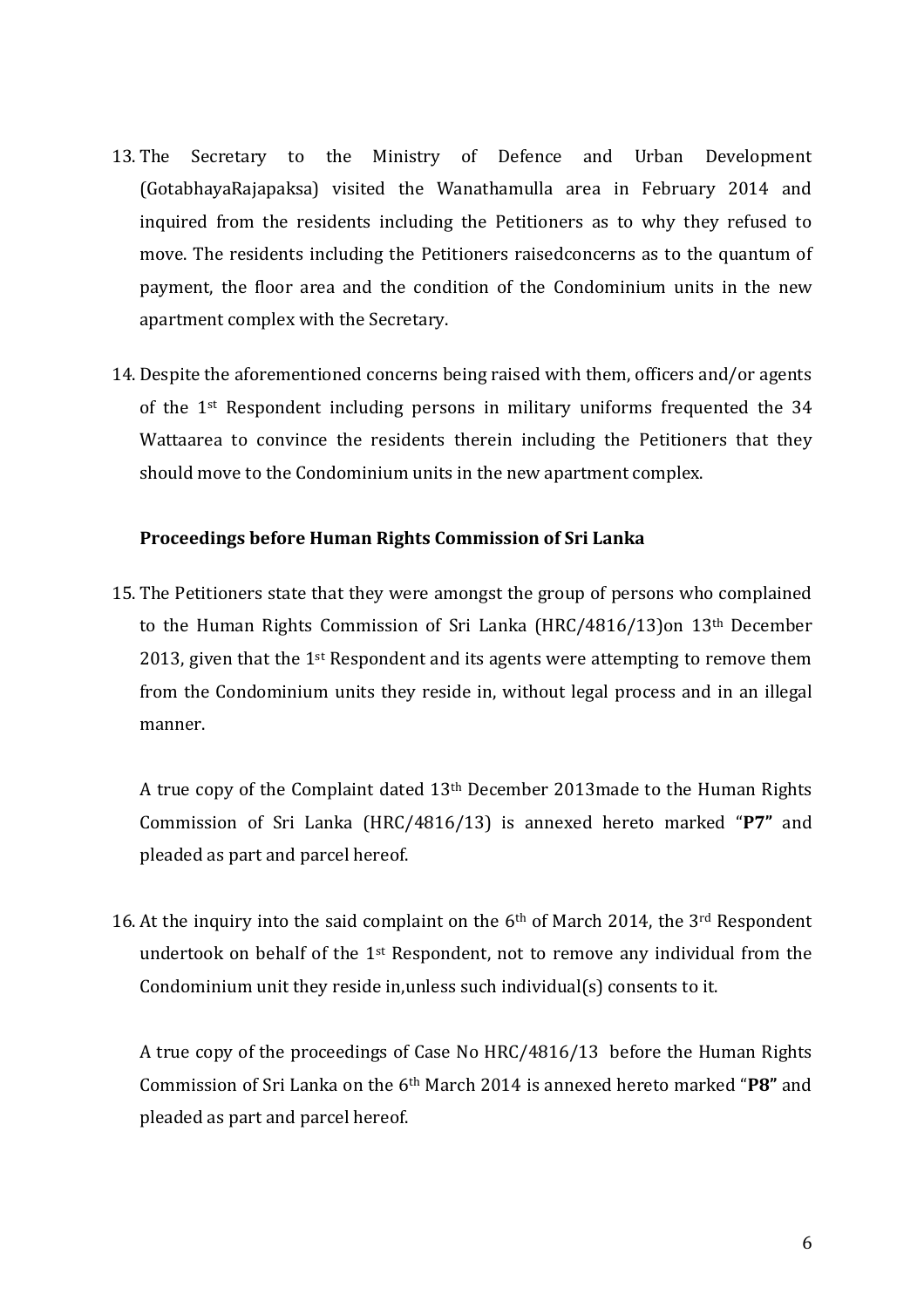- 17. Contrary to the undertaking by the 3<sup>rd</sup> Respondent, servants and/or representatives and/or agents of the 1st Respondent including the 3rd Respondent and others in military uniformcontinued to visit the Petitioners and otherpersons in the surrounding areas and informed them that they should accept the new apartments being offered to them, because the Condominium unit they presently reside in is to be demolished in the near future. The conduct of the 1st Respondent especially as it involved persons in military uniforms, created a fear psychosis within the community.
- 18. In fact,a person in military uniformhad told another group of persons from Narahenpita who had also complained to the Human Rights Commission of Sri Lanka (HRCSL) that the HRCSL is only a mediating force and that they cannot prevent the 1st Respondent from evicting these residents from these lands.

A news report captioned "Wanathamulla Residents Raise Concerns" published Sunday Leader of 20th April 2014 is annexed hereto marked "**P9a"**and pleaded as part and parcel hereof.

A Compact Disc containing a video of a person in military uniform making the said statement which was aired on the 11th April 2014 News broadcast of Sirasa TVis annexed hereto marked "**P9b"**and pleaded as part and parcel hereof.

- 19. The 1<sup>st</sup> to 3<sup>rd</sup> Respondents' evident lack of respect for their own undertakings and their scant disregard towards institutions and legal mechanisms in place to protect citizens' rights is deeply troubling to the Petitioners and raises concerns as to whether undertakings given by the  $1<sup>st</sup>$  to  $3<sup>rd</sup>$  Respondents can be taken seriously.
- 20. In or about June 2014 the 1<sup>st</sup>, 2<sup>nd</sup> and 4<sup>th</sup>Petitioners homes were visited by representatives of the 1st Respondent including the 3rd Respondent in order to "value" the said premises.
- 21. The said Petitioners were asked to sign a document,the contents of which were not disclosed to the Petitioners, which was not read over and/or explained to them. The Petitioners were also not provided a copy of the said document.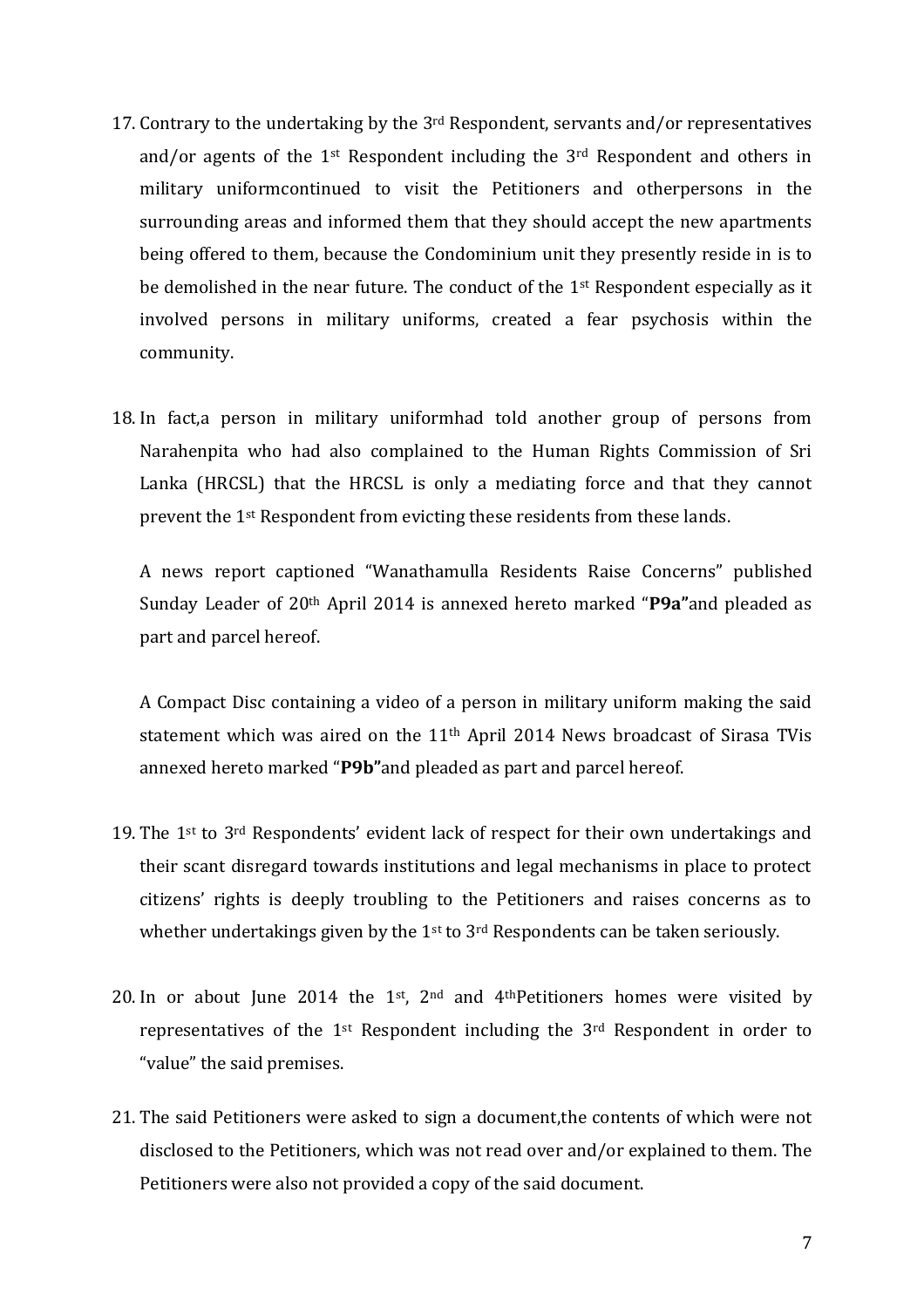- 22. The 1<sup>st</sup>, 2<sup>nd</sup> and 4<sup>th</sup>the Petitioners subsequently received letter dated 23<sup>rd</sup> July 2014 under the hand of the 3<sup>rd</sup> Respondent. The Petitioners received three (03) separate letters with similar content,which only differed in terms of the quantum of compensation, and which stated that;
	- a. The 1st Respondent had planned to provide them with an apartment in the "SirisaraUyana" apartment complex;
	- b. However, as the Petitioners refused this arrangement the  $1<sup>st</sup>$  Respondent had the Condominium units they presently reside in valued by the officers of the government Valuation Department;
	- c. The Petitioners should accept the quantum of compensation mentioned therein or accept alternative housing from the "MethsiriUyana" apartment complex.
	- d. The Petitioners should inform the 3rd Respondent of their decision on or before the 28th of July 2014

True copies of the letters written to the 1st, 2nd and 4thPetitioners by the 3rd Respondent dated 23rd July 2014 are annexed hereto marked **"P10a – P10c**"respectively and are pleaded as part and parcel hereof.

- 23. The 3rd Petitioner's premises was not visited nor has the 3rd Petitioner received the aforementioned letter.The 3rd Petitioner is of the opinion that this is because there are no occupants in his premises during the day.
- 24. The Petitioners are unaware of any steps that have been taken to acquire their property (i.e. Condominium units) by the 1st Respondent or any other functionary of the state. Furthermore, the 1<sup>st</sup> Respondent's representatives -including the 3<sup>rd</sup> Respondent, have never informed the Petitioners that their property has been acquired by the 1st Respondent or any other functionary of the State.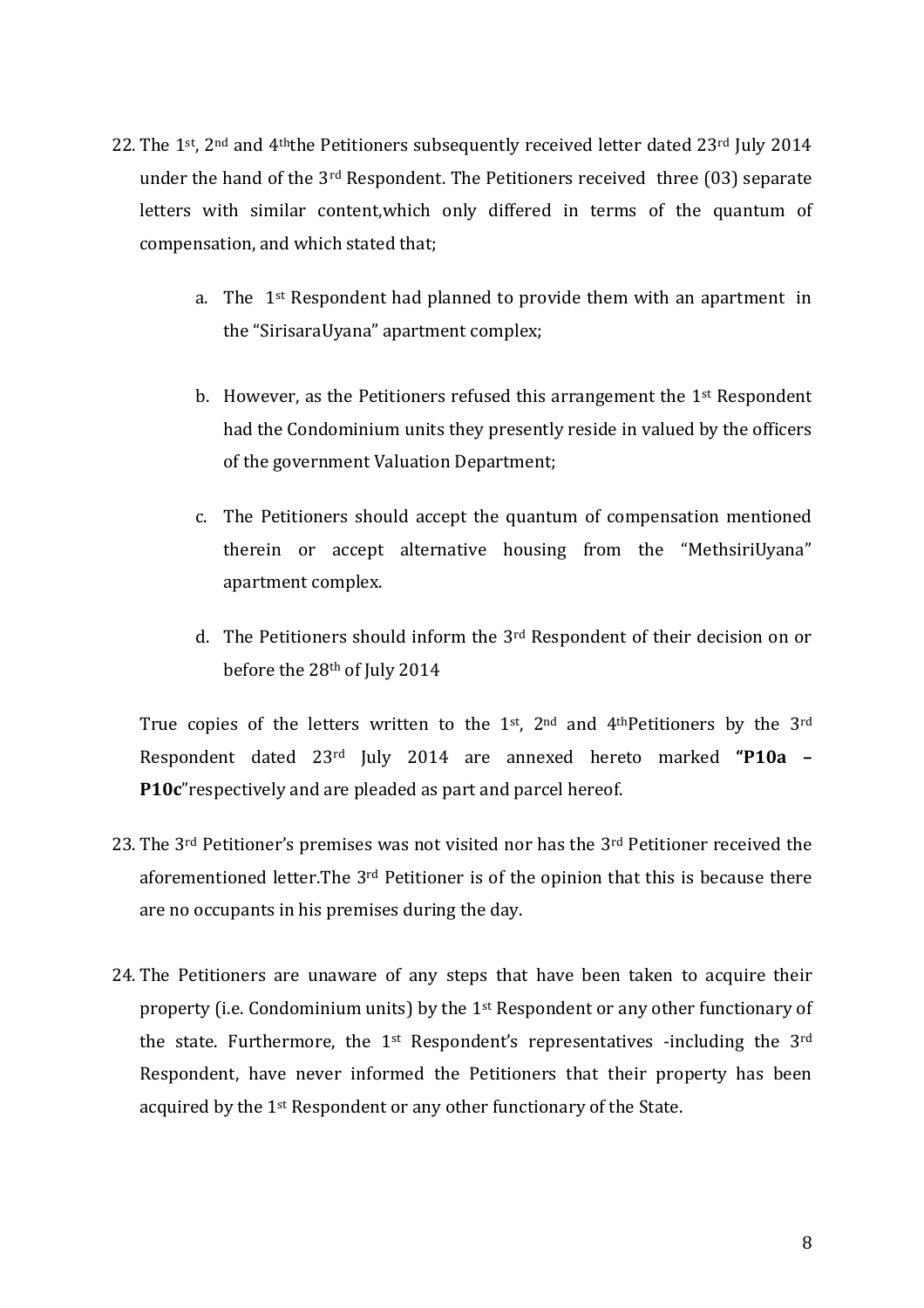- 25. Other residents who live in the vicinity of the Petitioners have, accepted the houses (i.e. Condominium units) at "SirisaraUyana" and have moved out. The Condominium units owned by these residents have been subsequently demolished by the 1st Respondent's agents.
- 26. The Petitioners are reliably aware that:
	- a. These residents who accepted Condominium Units at "MethsiriUyana" are required to make an initial payment of Rs. 50,000 with a further Rs. 50,000 to be paid in three installments towards maintenance and upkeep and either monthly installments of Rs. 3960 over the next 20 years or alternativelymonthly installments of Rs. 2,640 over the next 30 years;
	- b. The floor area of the Condominium units at "MethsiriUyana" are smaller than the floor area of the Condominium unit they previously resided in;

A true copya letter in Sinhalaissued under the hand of the 3rd Respondent titled "Urban Regeneration Project - City of ColomboBorella 'MethsaraUyana'Housing complex" is annexed hereto marked **"P11**" and pleaded as part and parcel hereof.

- 27. The Petitioners state that they are unable to make such payments and that they have already invested in improvingand expanding their existing premises that is proposed to be demolished by the 1st Respondent.
- 28. The Petitioners are also aware that they are unable to make any improvements to the Condominium Units at "MethsiriUyana" including expanding the floor space.
- 29. The 1st Respondent whilst trying to gain possession of the Petitioners' houses(i.e. Condominium units) through illegal and/or irregular means, is refusing and/or evading and/or failing to compensate the Petitioners for the loss of property.In fact, the 1st Respondent is compelling the Petitioners and those similarly placed to pay the value of the proposed new premises.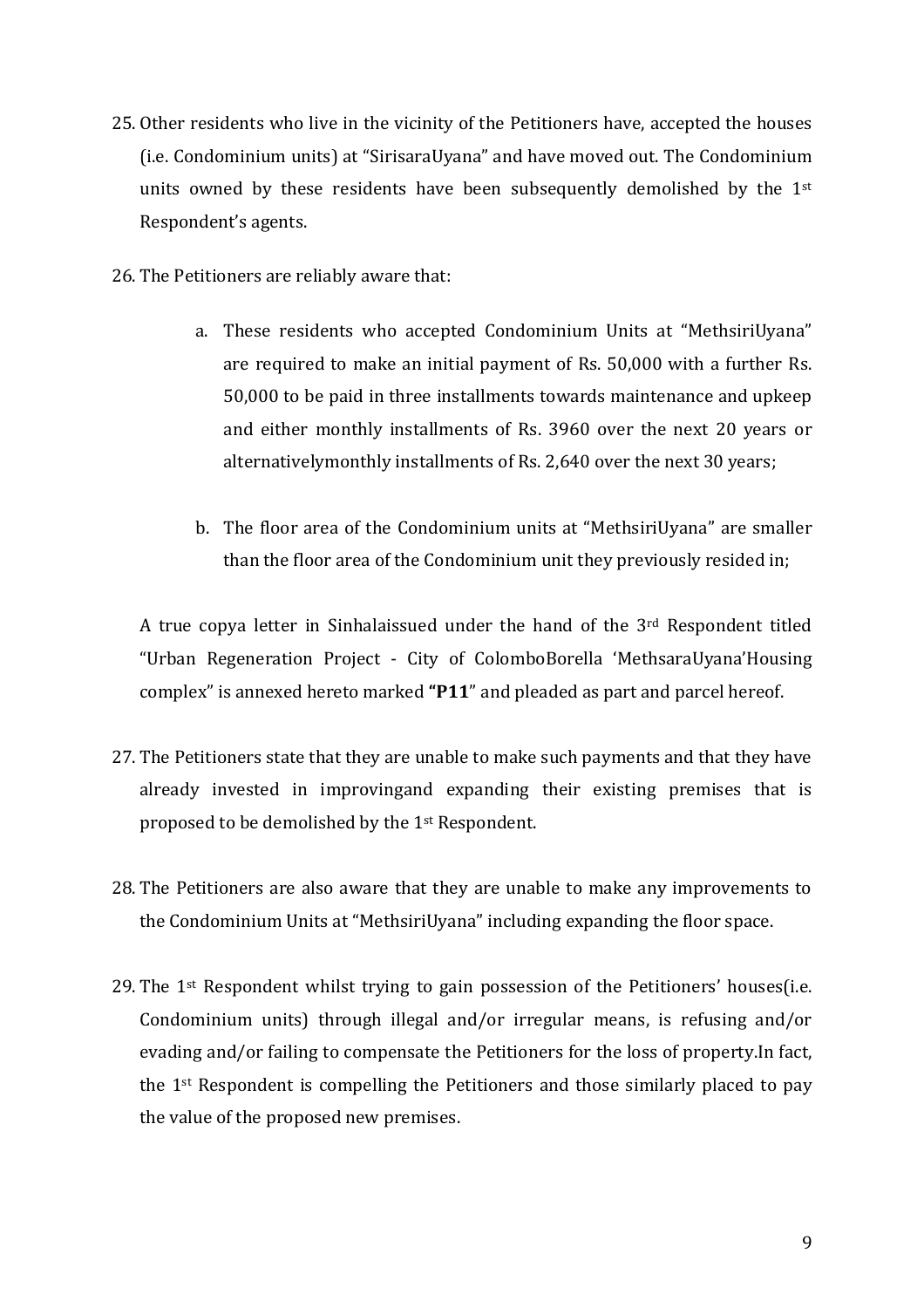- 30. The entire process initiated by the  $1<sup>st</sup>$  Respondent is shrouded with secrecy and with very little access to information and **meaningful**, genuine public consultation. Surveys, which have not been made public, and one-time meetings ofcommunities facing relocation involving senior officials of the  $1<sup>st</sup>$  Respondent, in the presence of military and police personnel, are being passed off as 'consultation'.
- 31. Furthermore,the Petitioners are aware that the communities that are to be relocated have not been consulted and/or involved in designing and developing resettlement sites, the new housing, have been designed and have been built long before the specific needs of communities have been assessed or determined through any participatory process.
- 32. The 1<sup>st</sup> Respondent and/or its agents have also caused damage to the basic infrastructure surrounding the Petitioners' premises including to the drainage and sewage system and thereby making residing in the said premises extremely difficult.

A true photograph depicting part of the damaged drainage and sewage systemtaken or about 17th August 2014 is annexed hereto marked "**P12**" and pleaded as part and parcel hereof.

- 33. The  $1<sup>st</sup>$  Respondent and its agents and/or servants and/or representatives are thus acting unreasonably and in an arbitrary manner.
- 34. Several houses(i.e. Condominium units) in the immediate vicinity of the Petitioners have been demolished and equipment used to demolish houses have been menacingly parked in the immediate vicinity of the Petitioners' houses.

A true photograph depicting the demolished houses in the immediate vicinity of the Petitioner's houses is annexed hereto marked "**P13a**" and pleaded as part and parcel hereof.

A true photograph depicting the heavy machinery parked in the immediate vicinity of the Petitioners' houses is annexed hereto marked "**P13b**" and pleaded as part and parcel hereof.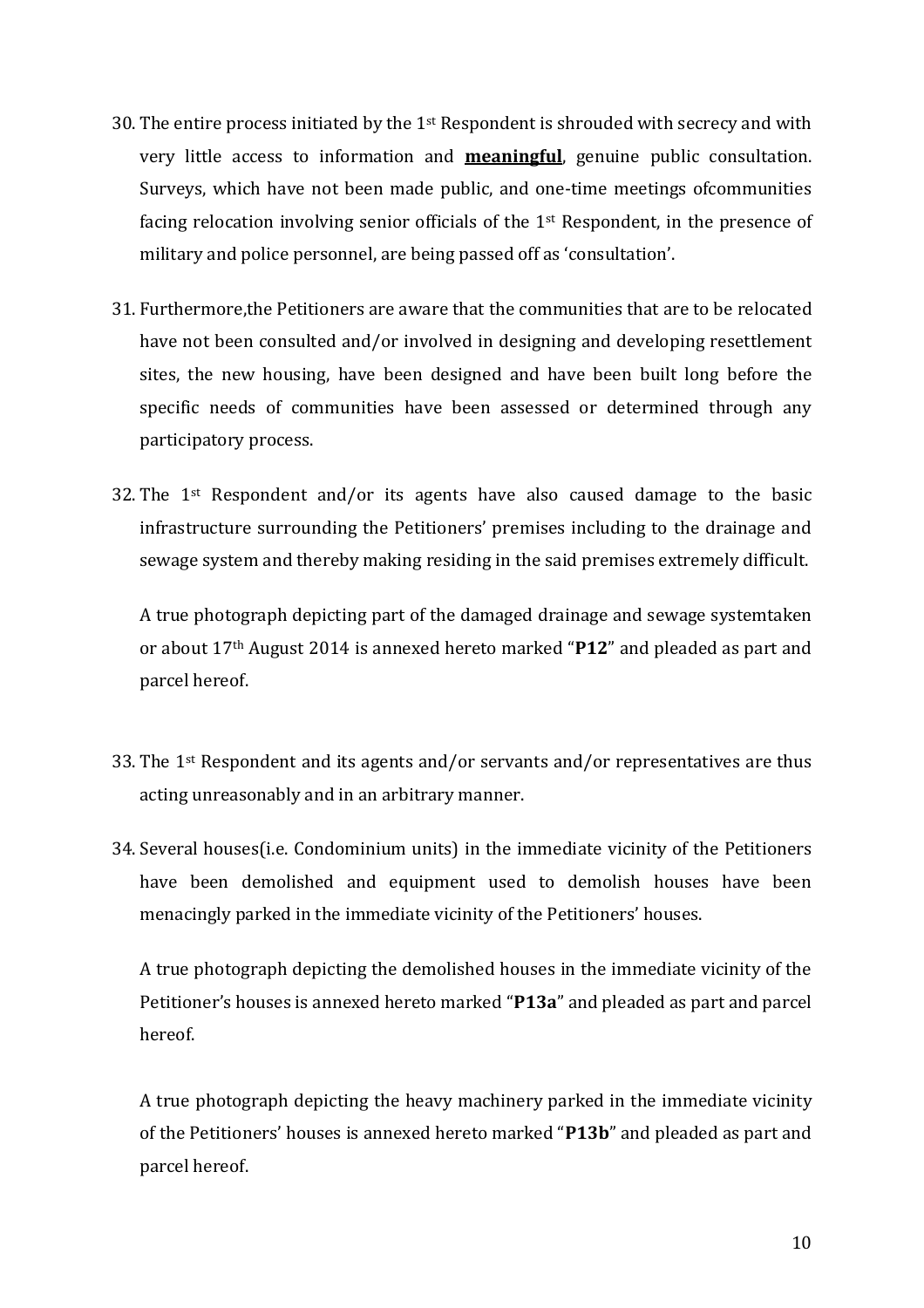- 35. In early May 2010, the  $1<sup>st</sup>$  Respondent with the assistance of armed soldiers demolished the homes and businesses in Mews Street in Colombo's Slave Island. The Petitioners are advised that this was done contrary to the provisions in the Land Acquisitions Act which provides for a legal framework for the acquisition of private property. Many of these residents are yet to be given the alternative accommodation they were promised and continue suffering the consequences of their forced eviction.
- 36. Being amongst the few who have refused to accede to the  $1<sup>st</sup> 3<sup>rd</sup>$  Respondents' unlawful, arbitrary and unreasonable demands, the Petitioners fear that their houses (i.e. Condominium units) are inimminent danger of being demolished.
- 37. On or about the  $14<sup>th</sup>$  August 2014, officers and/or agents of the  $1<sup>st</sup>$  Respondent informed the Petitioners that they will have to leave their premises on or before the 30thAugust 2014. The Petitioners were further informed that it would be futile to pursue any legal action.
- 38. If the Petitioners' houses are demolished contrary to the protections and safeguards provided by law, they would be forced on to the street with the inadequate and unfair quantum of compensation proposed by the 1st Respondent or be forced to accept the alternative accommodation at "MethsiriUyana" which does not fulfill the Petitioners' basic needs and would saddle them with debt for more than two decades.
- 39. The Petitioners have made this application with the limited material available to them, in view of the grave urgency and the imminent prejudice being faced by them and state that this application would be rendered nugatory, frustrated and futile unless Your Lordships' Court is pleased to grant and issue the interim relief prayed for until the hearing and final determination of this application.
- 40. The Petitioners are advised and respectfully reserve to themselves, the right to furnish any further material and/or effect such other changes or amendments to this application including the addition of further parties as Respondents and/or seeking any further or other reliefs, should the same become necessary or expedient in the future.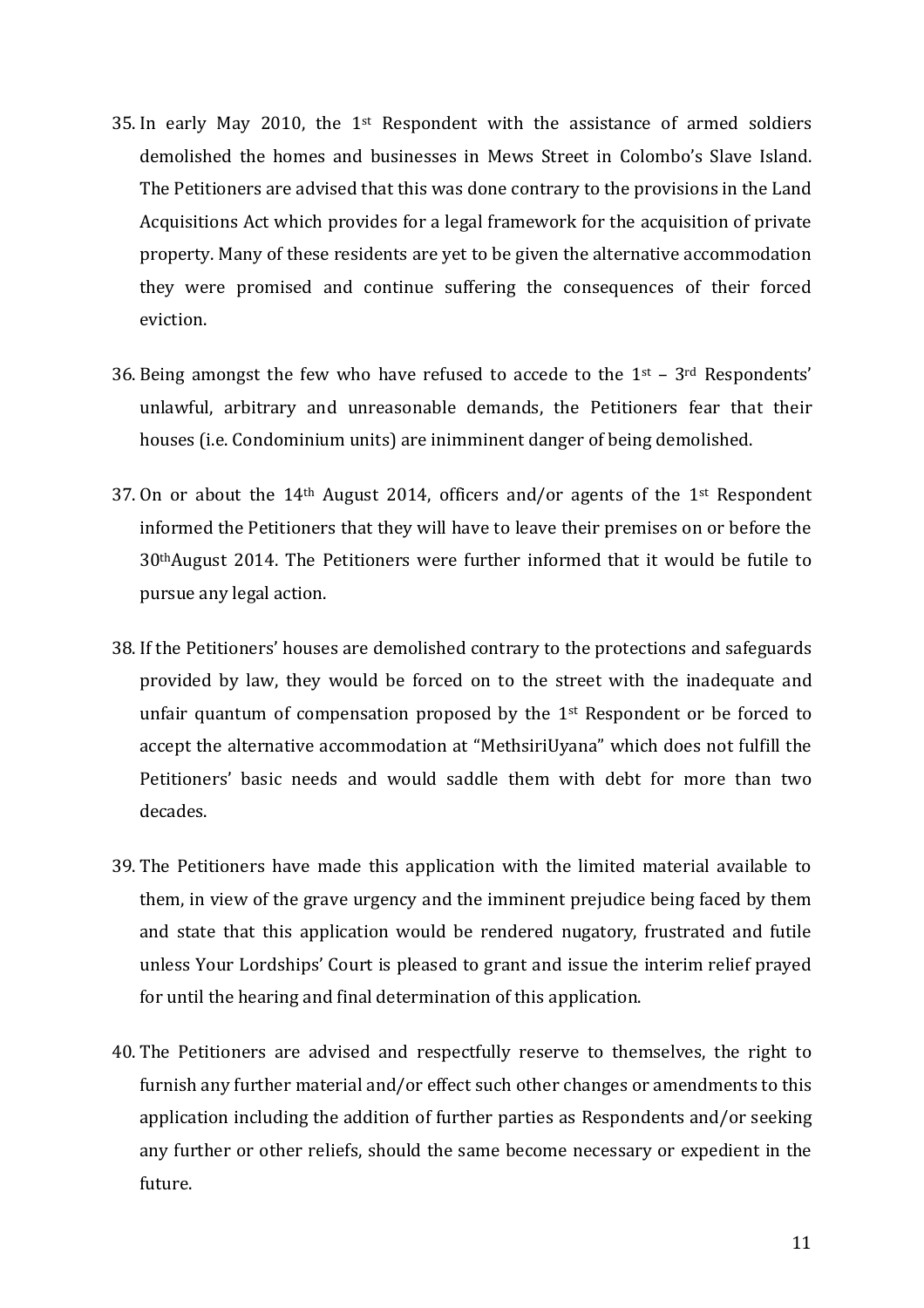- 41. The Petitioners have not previously invoked the jurisdiction of Your Lordships' Court in respect of this matter.
- 42. An affidavit of the 1<sup>st</sup>Petitioner is appended hereto together with supporting affidavits by the 2nd to 4th Petitioners in support of the averments contained herein.

**WHEREFORE** the Petitioners respectfully pray that Your Lordships' Court be pleased to grant and issue:

- a) Notice on the Respondents;
- b) An interim order restraining the  $1<sup>st</sup> 3<sup>rd</sup>$ Respondents their agents and/or servants and/or representativesfrom acting in any manner which would be prejudicial to and/or interfere with the Petitioners' peaceful and quiet possession of their property(i.e. Condominium units)morefully described in the 2<sup>nd</sup>Schedule to this Petitionuntil the final hearing and determination of this Application;
- c) An interim order Preventing the Respondents, their servants or agents from taking, facilitating or permitting any stepsin respect of the property morefully described in the 2ndSchedule to this Petition on the basis of the said letters marked **P10a – P10c** until the hearing and final determination of this application;
- d) A mandate in the nature of a Writ of Certiorari quashing the decisions contained in the letters marked "**P10a – P10c"**;
- e) A mandate in the nature of a Writ of Prohibition preventing the  $1<sup>st</sup>$  3rdRespondents their agents and/or servants and/or representatives from acting in any manner which would be prejudicial to and/ or interfere with the Petitioners' peaceful and quiet possession of their property (i.e. Condominium units)morefully described in the 2ndSchedule to this Petition;
- f) An order for costs; and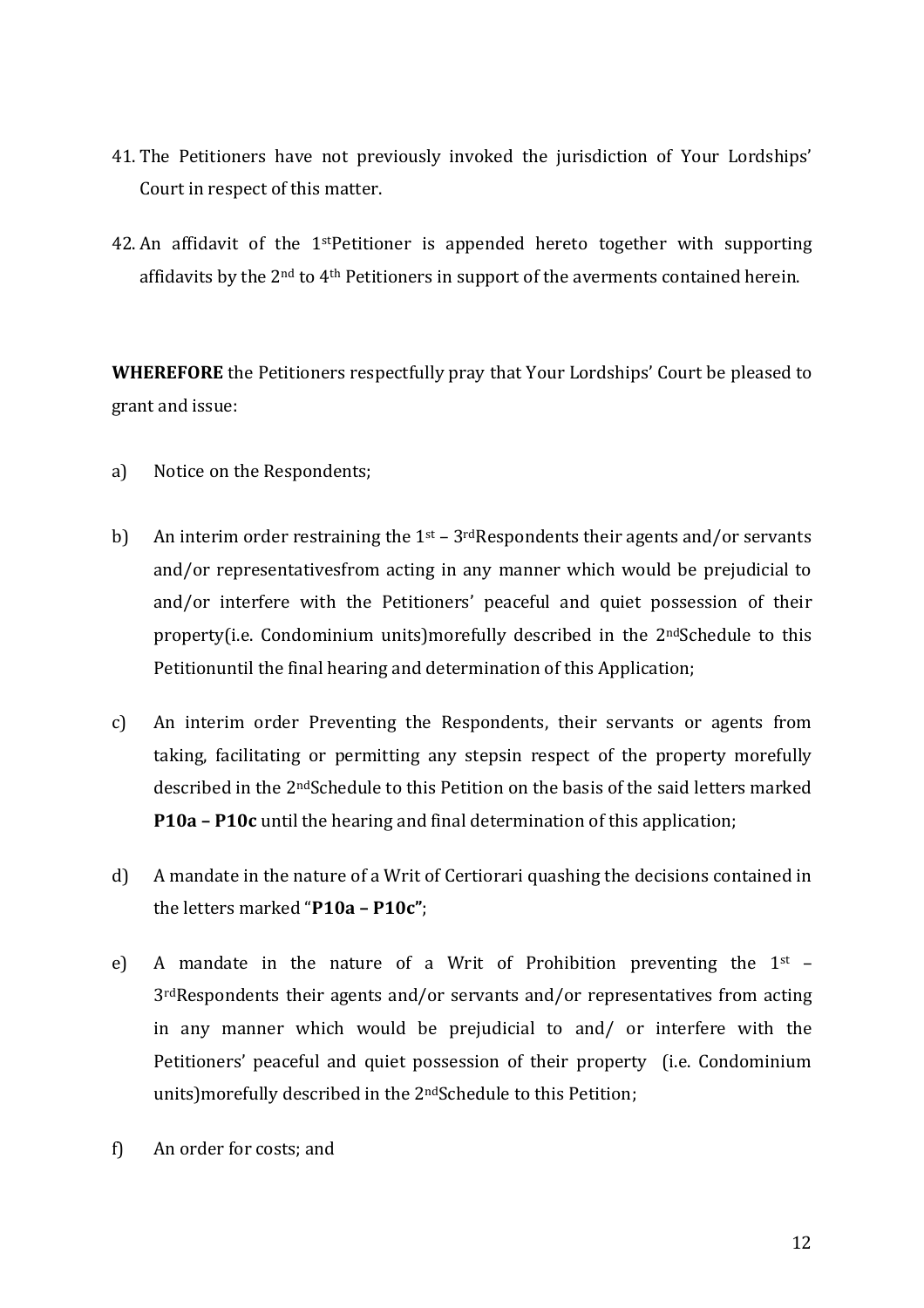g) An order for such further and other reliefs as to Your Lordships' Court shall seem meet.

## **Registered Attorney at Law for the Petitioners**

### **THE FIRST SCHEDULE ABOVE REFERRED TO**

An allotment of land marked Lot 1 with all the buildings and plantations thereon bearing assessment Nos. G. 34, 34/1 to 34/12, 34/14 to 34/37, Sri NigrodharamaMawatha and G 43, 43/1 to 43/12 SaranapalaHimiMawatha situated in Ward No 30, Wanathamulla within the Municipal Council Limits of the District of Colombo, Western Province bounded in entirety as follows:

| North by | Sri NigrodharamaMawatha                                             |
|----------|---------------------------------------------------------------------|
| East by  | Assessment No. G54, Sri NigrodharamaMawatha                         |
| South by | Assessment No. G34, Sri NigrodharamaMawatha and G 43,               |
|          | SaranapalaHimiMawatha                                               |
| West by  | Assessment No. G34, Sri NigrodharamaMawatha and G 43,               |
|          | SaranapalaHimiMawatha                                               |
| Lot 1    | Containing in extent One Acre and twenty five decimal four six      |
|          | Perches (A 1.R 0. P 25.46) according to Survey Plan No. 2 dated 3rd |
|          | December 1979 made by N.M.R Premaratne, Licensed Surveyor           |
|          | and Leveller.                                                       |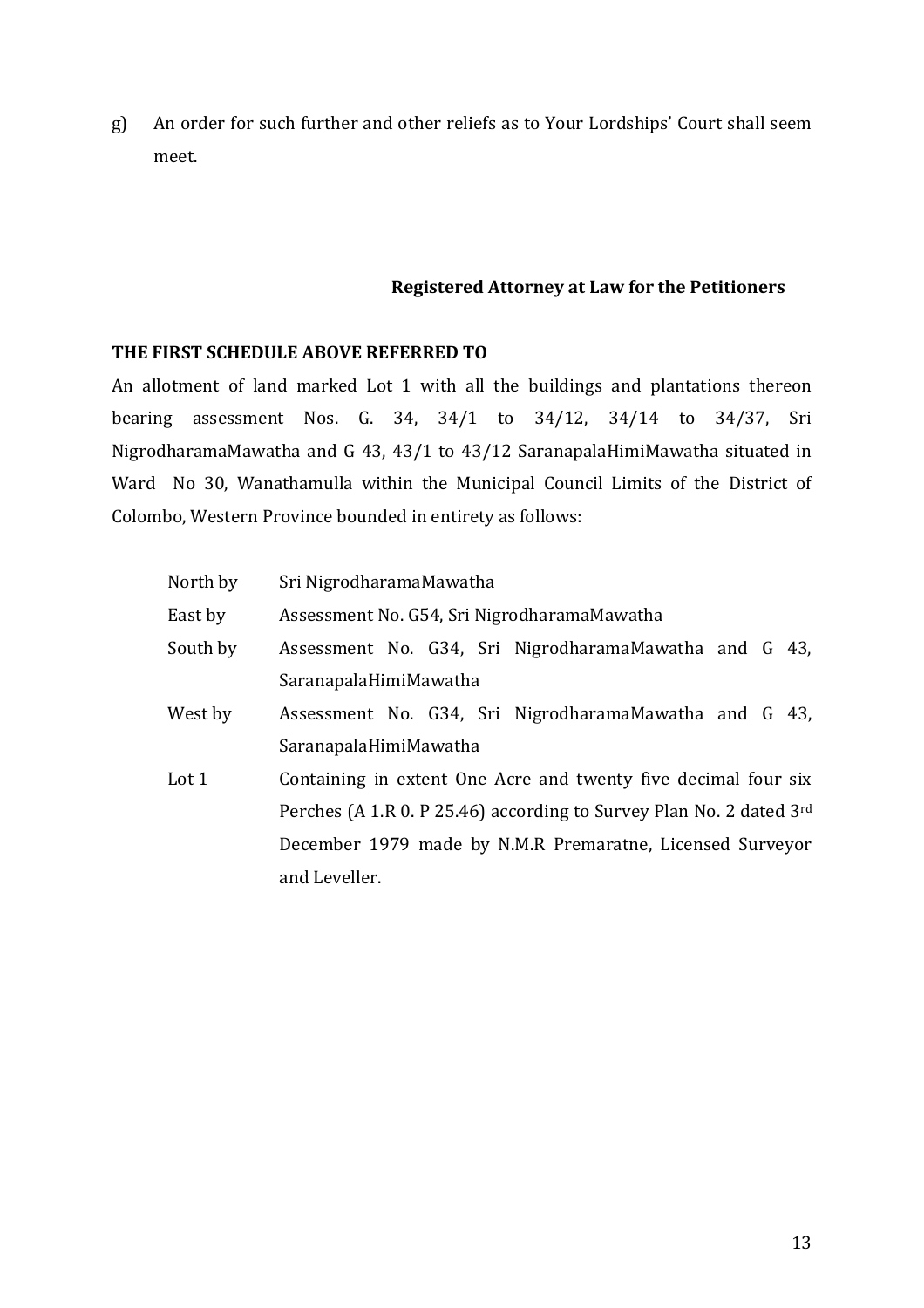#### **THE SECOND SCHEDULE ABOVE REFERRED TO**

1. All that Condominium Unit marked 24 depicted on page five of the said Condominium Plan No. Two bearing Assessment No 34/6, Sri NigrodharamaMawatha in Ward 30, Wanathamulla located on the First Floor off Sri NigrodharamaMawatha and used as Residence and having immediate access to Common areas marked CE 5 CE 6 CE 7 CE 8 CE 19 CE 20 CE 27 CE 28 also depicted on page Five of the said Plan and bounded as follows;

| North by | Centre of masonry wall separating unit from unit 23 |
|----------|-----------------------------------------------------|
|          |                                                     |

| East by  | Centre of masonry wall separating unit from open space above |
|----------|--------------------------------------------------------------|
|          | premises                                                     |
| South by | Centre of masonry wall separating unit from Bathrooms and    |

Latrines CE (7)

West by Centre of masonry wall separating unit from Balcony CE (28)

Zenith by Roof

Nadir by Centre of Floor of First Floor

Containing in extent of Three Hundred and Forty six square feet (346 Sq. Ft)

2. All that Condominium Unit marked 22 depicted on page five of the said Condominium Plan No. Two bearing Assessment No 34/4, Sri NigrodharamaMawatha in Ward 30, Wanathamulla located on the First Floor off Sri NigrodharamaMawatha and used as Residence and having immediate access to Common areas marked CE 5, CE 6, CE 7, CE 8, CE 19, CE 20, CE 27, CE 28 also depicted on page Five of the said Plan and bounded as follows;

| North by  | Centre of masonry wall separating unit from stairwell CE (20) |
|-----------|---------------------------------------------------------------|
| East by   | Centre of masonry wall separating unit from open space above  |
|           | premises                                                      |
| South by  | Centre of masonry wall separating unit from unit 23           |
| West by   | Centre of masonry wall separating unit from Balcony CE (28)   |
| Zenith by | Roof                                                          |

14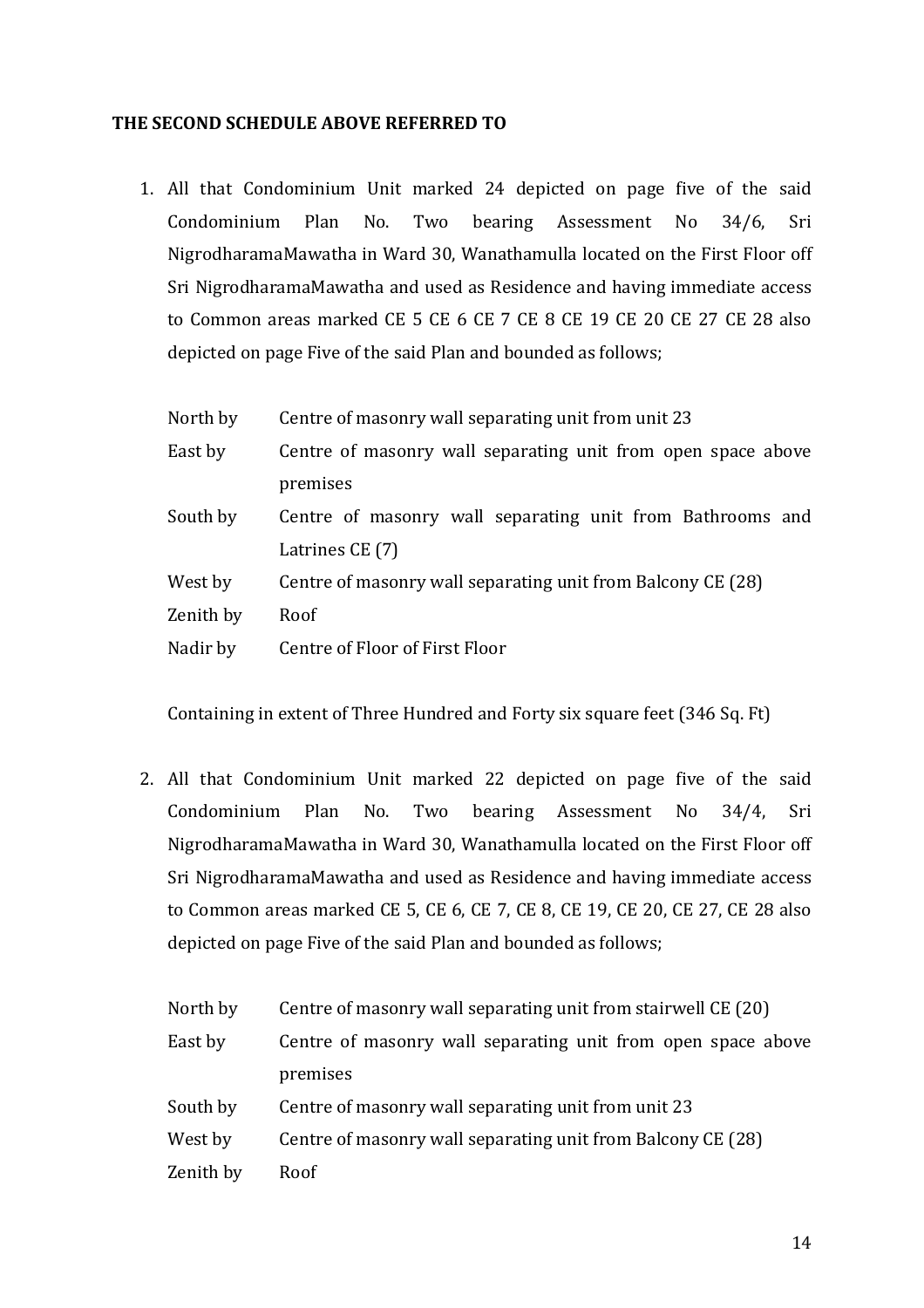Nadir by Centre of Floor of First Floor

Containing in extent of Three Hundred and Forty six square feet (346 Sq. Ft)

3. All that Condominium Unit marked four depicted on page three of the said Condominium Plan No. Two bearing Assessment No 34/28, Sri NigrodharamaMawatha in Ward 30, Wanathamulla located on the Ground Floor off Sri NigrodharamaMawatha and used as Residence and having immediate access to Common areas marked CE 1, CE 2, CE 3, CE 4, CE 17, CE 18, CE 25,and CE 26 also depicted on page three of the said Plan and bounded as follows;

| North by  | Centre of masonry wall separating unit from stairwell CE (17) |
|-----------|---------------------------------------------------------------|
| East by   | Centre of masonry wall separating unit from open verandah CE  |
|           | (25)                                                          |
| South by  | Centre of masonry wall separating unit from unit 5            |
| West by   | Centre of masonry wall separating unit from premises          |
| Zenith by | Centre of Floor of First Floor                                |
| Nadir by  | Centre of Floor of Ground Floor                               |

Containing in extent of Three Hundred and Forty six square feet (346 Sq. Ft)

4. All that Condominium Unit marked 14 depicted on page five of the said Condominium Plan No. Two bearing Assessment No 34/2, Sri NigrodharamaMawatha in Ward 30, Wanathamulla located on the Ground Floor off Sri NigrodharamaMawatha and used as Residence and having immediate access to Common areas marked CE 5, CE 6, CE 7, CE 8, CE 19, CE 20, CE 27, CE 28 also depicted on page Five of the said Plan and bounded as follows;

| North by | Centre of masonry wall separating unit from unit 13          |
|----------|--------------------------------------------------------------|
| East by  | Centre of masonry wall separating unit from premises         |
| South by | Centre of masonry wall separating unit from unit 15          |
| West by  | Centre of masonry wall separating unit from open verandah CE |
|          | (27)                                                         |